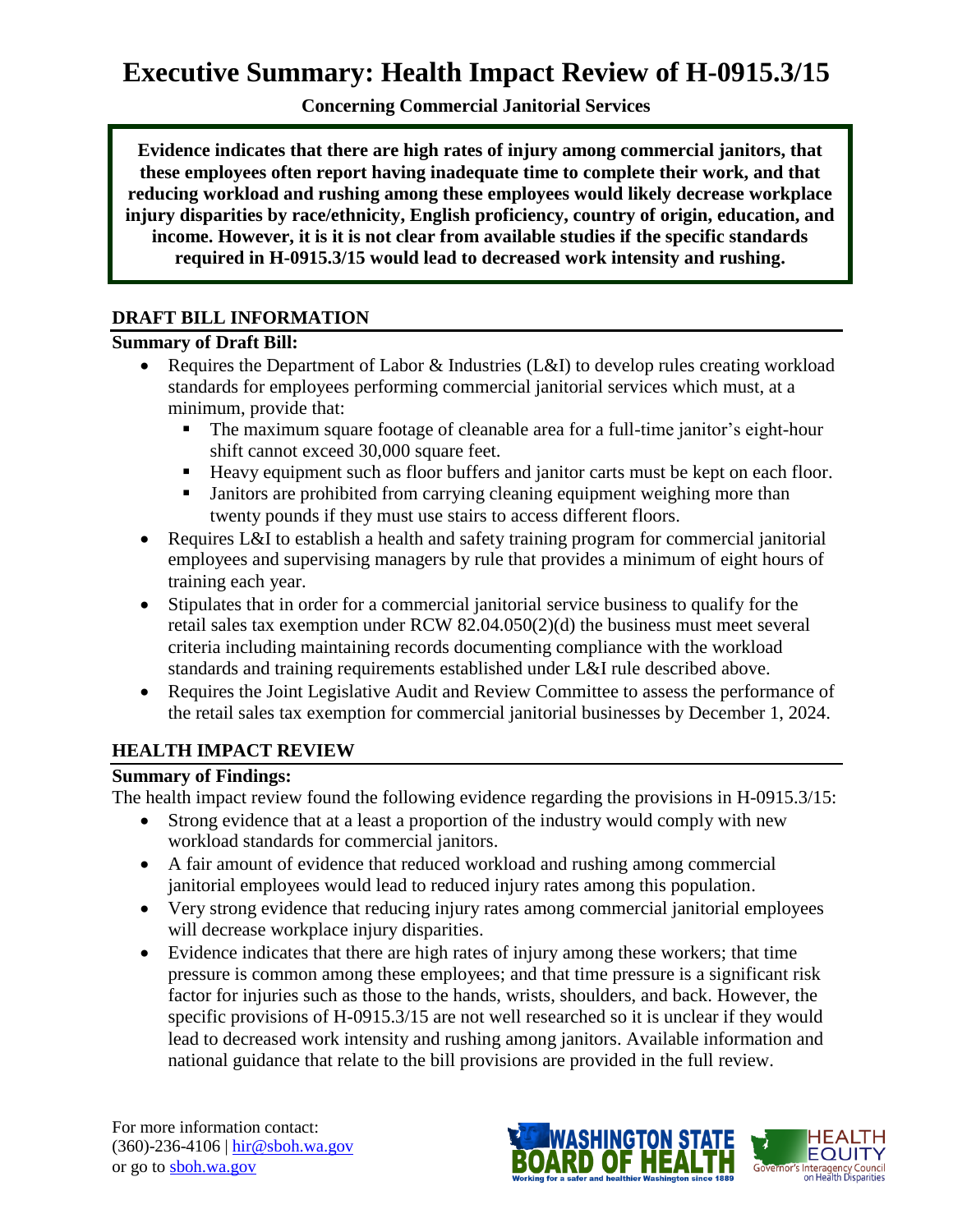# **Health Impact Review of H-0915.3/15**

**Concerning Commercial Janitorial Services**

**June 24, 2015**

Author: Sierra Rotakhina Contributor/Reviewer: Christy Hoff Reviewer: Michelle Davis Reviewer: Kelie Kahler

## **Acknowledgement**

We would like to thank the individuals who provided data and technical support for this health impact review.

## **Contents**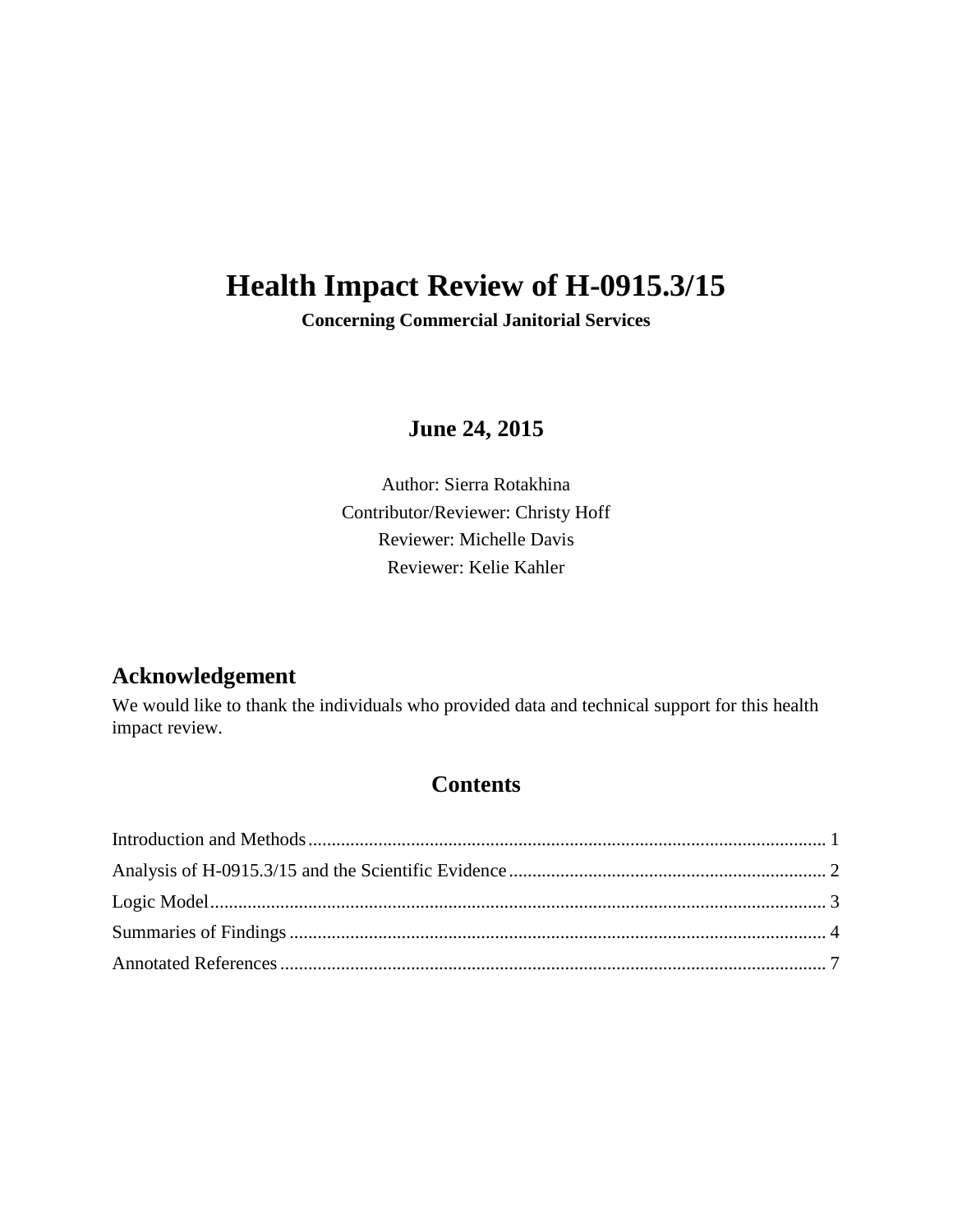## **Introduction and Methods**

<span id="page-2-0"></span>A health impact review is an analysis of how a proposed legislative or budgetary change will likely impact health and health disparities in Washington state [\(RCW 43.20.285\)](http://apps.leg.wa.gov/rcw/default.aspx?cite=43.20.285). For the purpose of this review 'health disparities' have been defined as the differences in disease, death, and other adverse health conditions that exist between populations [\(RCW 43.20.270\)](http://apps.leg.wa.gov/rcw/default.aspx?cite=43.20.270). This document provides summaries of the evidence analyzed by State Board of Health staff during the health impact review of the third draft of H-0915.3/15.

Staff analyzed the content of H-0915.3/15 ( $3<sup>rd</sup>$  draft) and created a logic model depicting possible pathways leading from the provisions of the draft bill to health outcomes. We consulted with experts and conducted objective reviews of the literature for each pathway using databases including PubMed and Google Scholar.

The following pages provide a detailed analysis of the bill including the logic model, summaries of evidence, and annotated references. The logic model is presented both in text and through a flowchart (Figure 1). The logic model includes information on the strength of the evidence for each relationship. The strength-of-evidence has been defined using the following criteria:

- Not well researched: the literature review yielded few if any studies or only yielded studies that were poorly designed or executed or had high risk of bias.
- **A fair amount of evidence:** the literature review yielded several studies supporting the association, but a large body of evidence was not established; or the review yielded a large body of evidence but findings were inconsistent with only a slightly larger percent of the studies supporting the association; or the research did not incorporate the most robust study designs or execution or had a higher than average risk of bias.
- **Strong evidence:** the literature review yielded a large body of evidence on the relationship (a vast majority of which supported the association) but the body of evidence did contain some contradictory findings or studies that did not incorporate the most robust study designs or execution or had a higher than average risk of bias; or there were too few studies to reach the rigor of 'very strong evidence'; or some combination of these.
- **Very strong evidence:** the literature review yielded a very large body of robust evidence supporting the association with few if any contradictory findings. The evidence indicates that the scientific community largely accepts the existence of the association.

Staff made modifications to these criteria at the start of the 2015 legislative session beginning January 12, 2015. Therefore strength-of-evidence rankings may not be comparable between reviews completed before and those completed after this date.

This review was subject to time constraints, which influenced the scope of work for this review. The annotated references are only a representation of the evidence and provide examples of current research. In some cases only a few review articles or meta-analyses are referenced. One article may cite or provide analysis of dozens of other articles. Therefore the number of references included in the bibliography does not necessarily reflect the strength-of-evidence. In addition, some articles provide evidence for more than one research question so they are referenced multiple times.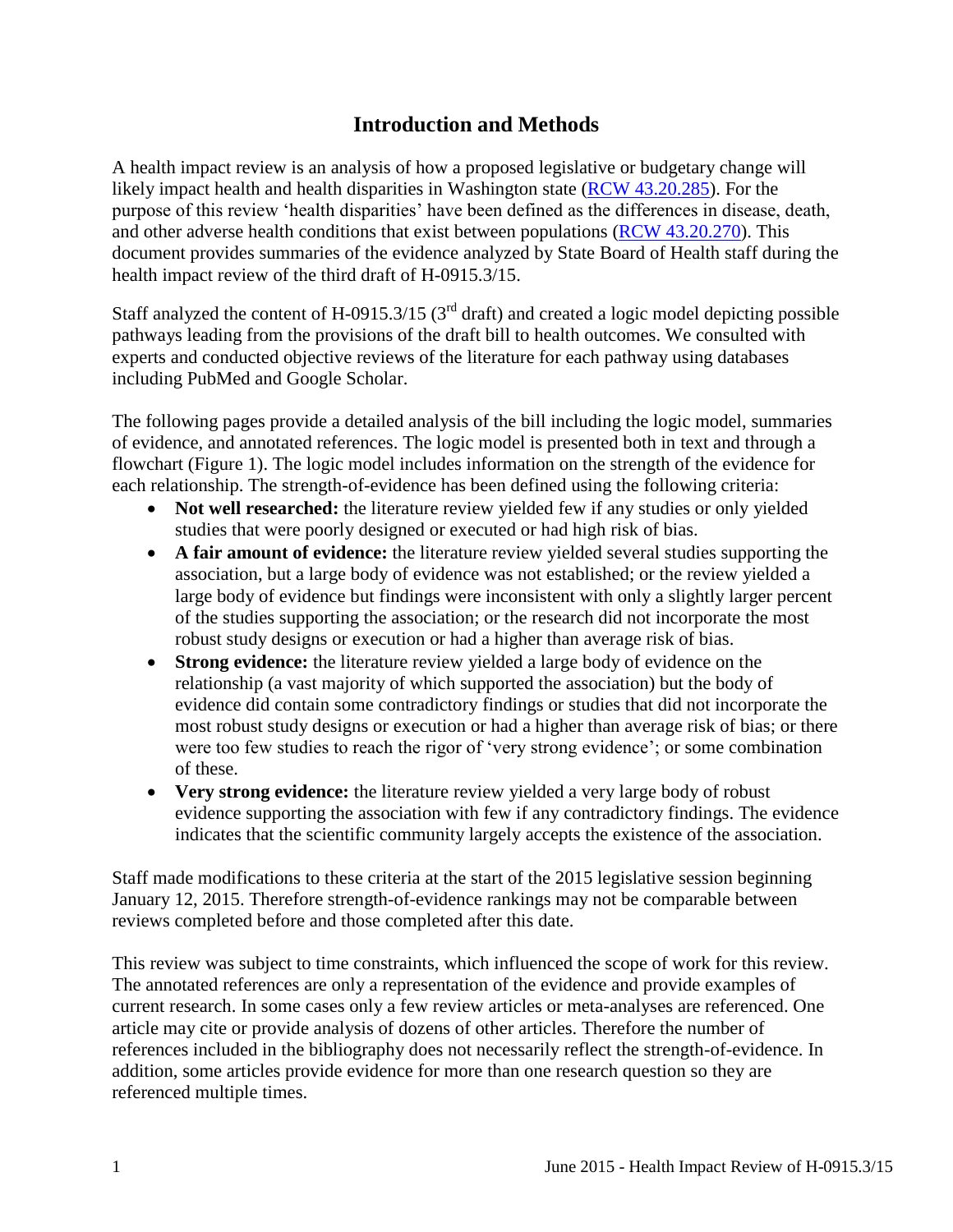## **Analysis of H-0915.3/15 and the Scientific Evidence**

## <span id="page-3-0"></span>*Summary of H-0915.3/15 (3rd draft)*

- Requires the Department of Labor & Industries (L&I) to develop rules creating workload standards for employees performing commercial janitorial services which must, at a minimum, provide that:
	- The maximum square footage of cleanable area for a full-time janitor's eight-hour shift cannot exceed 30,000 square feet.
	- Heavy equipment such as floor buffers and janitor carts must be kept on each floor.
	- Janitors are prohibited from carrying cleaning equipment weighing more than twenty pounds if they must use stairs to access different floors.
- Requires L&I to establish a health and safety training program for commercial janitorial employees and supervising managers by rule that provides a minimum of eight hours of training each year.
- Stipulates that in order for a commercial janitorial service business to qualify for the retail sales tax exemption under RCW 82.04.050(2)(d) the business must meet several criteria including maintaining records documenting compliance with the workload standards and training requirements established under L&I rule described above.
- Requires the Joint Legislative Audit and Review Committee to assess the performance of the retail sales tax exemption for commercial janitorial businesses by December 1, 2024.

#### *Health impact of H-0915.3/15*

Evidence indicates that there are high rates of injury among commercial janitors, that these employees often report having inadequate time to complete their work, and that reducing workload and rushing among these employees would likely help decrease workplace injury disparities by race/ethnicity, English proficiency, country of origin, education, and income. However, it is it is not clear from available studies if the specific standards required in H-0915.3/15 would lead to decreased work intensity and rushing among commercial janitors.

#### *Pathways to health impacts*

The potential pathways leading from the provisions of H-0915.3/15 to decreased health disparities are depicted in Figure 1. There is strong evidence that at a least a proportion of the industry would comply with new workload standards for commercial janitors.<sup>[1-10](#page-8-1)</sup> There is a fair amount of evidence that there are high rates of injury among commercial janitors; that these employees often report having inadequate time to complete their work; and that reducing workload and rushing among these employees would likely help decrease injury rates.<sup>[11-19](#page-12-0)</sup> However it is not clear from available studies if the specific standards required in H-0915.3/15 would lead to decreased work intensity and rushing. There is very strong evidence that interventions to reduce injury rates among commercial janitors would decrease injury disparities by race/ethnicity, English proficiency, country of origin, education, and income.<sup>[11](#page-12-0)[,13](#page-12-1)[,15](#page-13-0)[,18](#page-15-0)[,20-22](#page-16-0)</sup>

Due to time limitations we only researched the most direct connections between the bill and decreased health disparities. For example, potential pathways that were not researched include:

- Evidence for how injuries impact ability to work/income and how income impacts health.
- Evidence for the wider public health implications of inadequately cleaned buildings.
- Evidence for the effectiveness of tax incentives in increasing compliance with labor laws.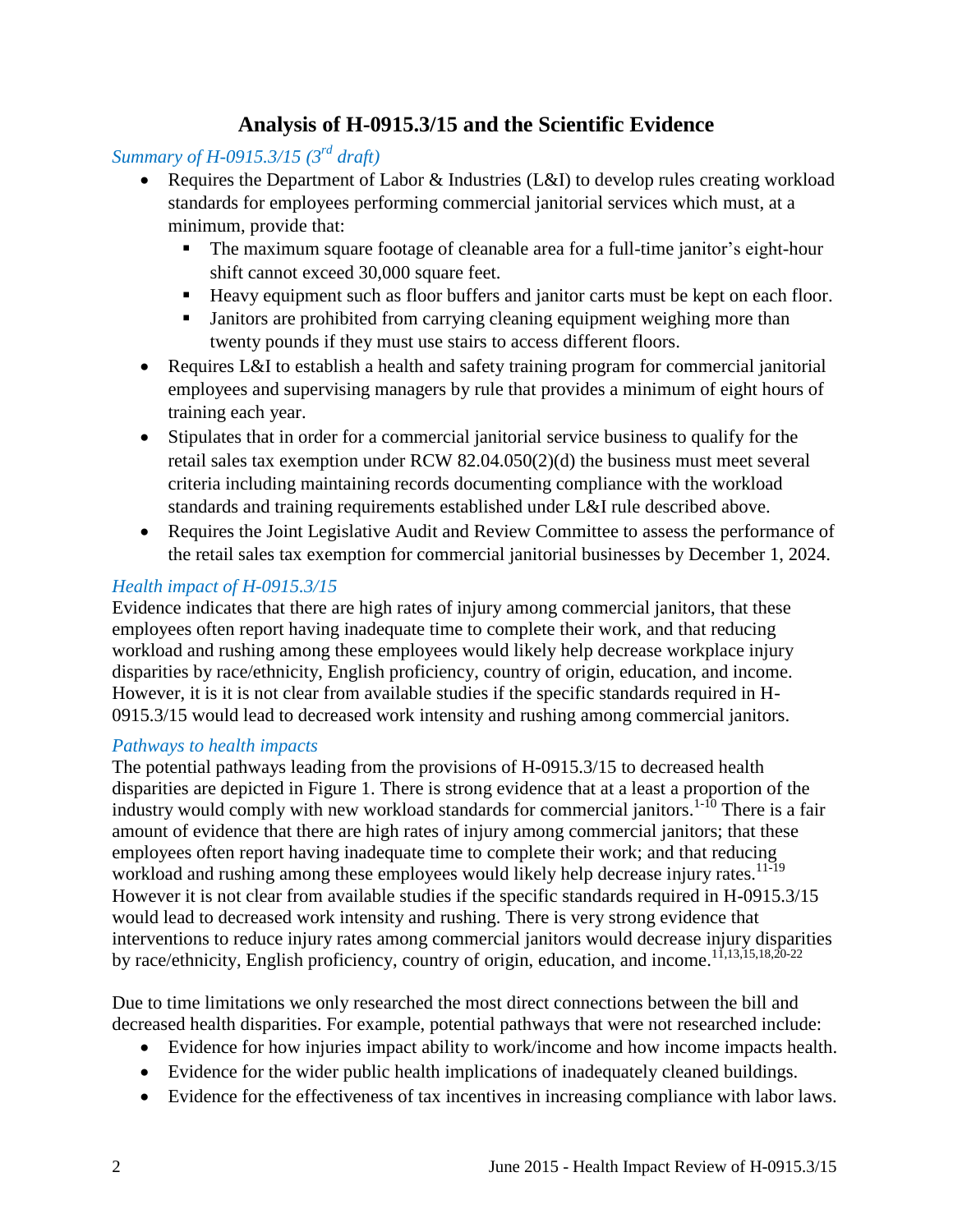## **Logic Model**

<span id="page-4-0"></span>



**Figure 1 H-0915.3/15 3r d Draft Concerning Commercial Janitorial Services**

3 June 2015 - Health Impact Review of H-0915.3/15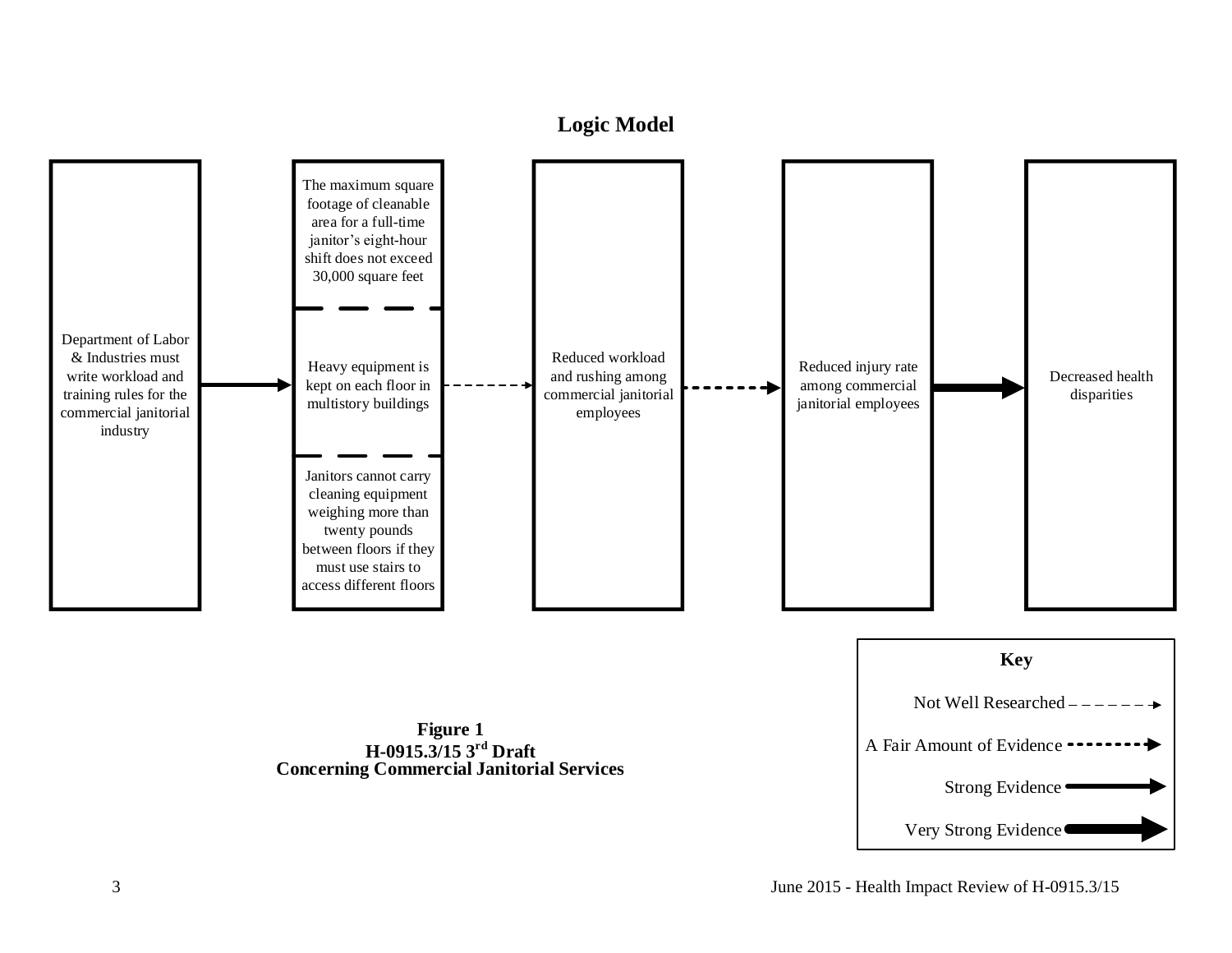## **Summaries of Findings**

#### <span id="page-5-0"></span>**Will workload and training rules from the Department of Labor and Industries lead to compliance among commercial janitorial companies?**

There is strong evidence that at a least a proportion of the industry would comply with new workload standards for commercial janitors.<sup>[1-10](#page-8-1)</sup> Evidence in relation to labor laws indicate that implementation of, for example, wage and benefit laws are followed by increases in wages and  $\frac{1}{2}$  access to benefits.<sup>1.9</sup> Evidence specific to health and safety standards also supports that these regulations are associated with decreases in fall, injury, and fatality rates and that at least a proportion of the industry complies with these standards.<sup>[10](#page-11-0)</sup> While these studies are not specific to workload standards for commercial janitors, they do indicate that passage of labor laws and health and safety standards is generally followed by industry compliance. This evidence does not indicate that all employers comply with health and safety and labor laws, but experts in worker protection and workplace injury in Washington have indicated that these standards encourage compliance and provide a mechanism to protect workers in the case of noncompliance.

#### **Will the workload standards for commercial janitorial employees required by H-0915.3/15 lead to reduced workload and rushing among commercial janitors?**

We were not able to find any research that has been conducted on the impacts of creating maximum square footage requirement for commercial janitors or other cleaning occupations or rules prohibiting 20 pounds or more to be carried between floors. The impact of these specific rules on workload, rushing, and injury rates is therefore not well researched. While there is a fair amount of evidence that there are high rates of injury among commercial janitors, that these employees often report having inadequate time to complete their work, and that reducing workload and rushing among these employees would likely help decrease these injury rates,<sup>[11-19](#page-12-0)</sup> it is not clear from available studies if the specific standards required in H-0915.3/15 would lead to decreased work intensity and rushing. We found one study which indicated that moving large machines such as buffing machines into elevators and over thresholds presented manual handling problems and that cleaners reported inadequate supplies of equipment which required them to move equipment between floors. These were identified as concerns by janitors, supervisors, and researchers who observed janitorial staff at work.[19](#page-15-1) Workers' compensation data from Washington State show that falling down stairs ("slippery and/or while carrying objects") was one of the most common activities resulting in a fall from elevation.<sup>[18](#page-15-0)</sup> This information indicates that requiring large equipment to be available on every floor and restricting the weight of what can be moved between floors without access to an elevator could potentially help decrease injuries among these workers.

While there are not industry standards on square footage for commercial janitorial services, and the variability between work spaces, cleaning requirements, and available equipment have been voiced as reasons for not creating square footage maximums,<sup>[18](#page-15-0)</sup> there are a number of formulas being used by the industry to determine how many janitors are needed to clean a given space. Guidance developed by the U.S. Department of Education, the National Center for Education Statistics, and the National Forum on Education Statistics provides a five-tiered system of cleanliness and square footage estimates. Level 1 cleaning results in a spotless building such as what would be found in a hospital setting. A custodian with proper supplies can clean 10,000 to 11,000 square feet to Level 1 standards in an eight hour period. Level 2 is the uppermost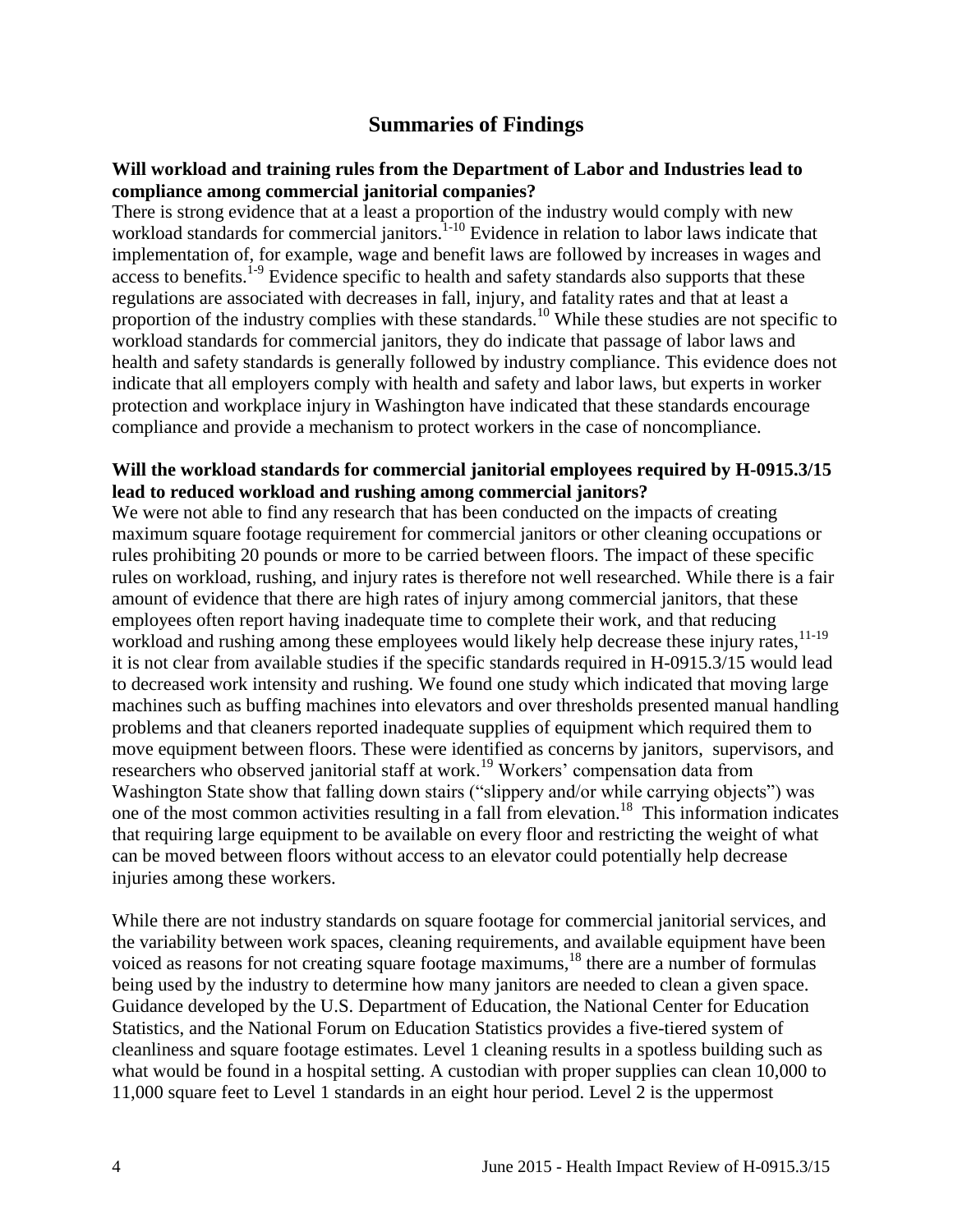standard for most school cleaning and is generally intended for restrooms, kindergarten areas, food service areas, etc. In an eight hour shift a custodian could clean approximately18,000 to 20,000 square feet to Level 2 standards. Level 3 cleaning is the normal level for most school facilities. This level is acceptable to most stakeholders and does not pose a health risk. A custodian can clean approximately 28,000 to 31,000 square feet in eight hours to Level 3 standards. Level 4 cleaning is not normally considered acceptable in a school environment. A custodian could clean to 45,000 to 50,000 square feet in 8 hours to Level 4 standards. Level 5 cleaning can lead to an unhealthy situation. A custodian can clean 85,000 to 90,000 square feet in an 8 hour period to Level 5 standards. These guidelines note that the above figures are estimates and that the actual number of square feet that can be cleaned will vary depending on the workspace. $23$ 

#### **Will reducing workload and rushing among commercial janitorial employees lead to reduced injury rates among this population?**

There is a fair amount of evidence that reduced workload and rushing among commercial janitorial employees would lead to reduced injury rates among this population. Evidence indicates that there are high rates of injury among these workers; that time pressure is common among these employees; and that time pressure is a significant risk factor for injuries such as those to the hands, wrists, shoulders, and back.<sup>[11-19](#page-12-0)</sup> A study conducted in Washington State found that 39% of non-union and 76% of union janitors reported that they did not have enough time to complete their work.<sup>[15](#page-13-0)</sup> Lifting heavy loads, repetitive motion, unnatural postures, and moving heavy equipment between floors have also been identified as injury risk factors for janitors.<sup>[11-17](#page-12-0)[,19](#page-15-1)</sup> Due to time limitations we focused this literature search specifically on injury risk factors for janitors and other cleaning professions and did not expand the scope to include evidence among other professions. Including publications from other occupations would likely further bolster the evidence for the link between rushing, fatigue, overexertion and workplace injury.

#### **Will reduced injury rates among commercial janitorial employees decrease health (workplace injury) disparities?**

There is very strong evidence that reducing injury rates among commercial janitorial employees will decrease workplace injury disparities.<sup>[11](#page-12-0)[,13](#page-12-1)[,15](#page-13-0)[,18](#page-15-0)[,20-22](#page-16-0)</sup> Evidence indicates that the janitorial/cleaning workforce is disproportionately represented by lower income individuals; foreign-born individuals; and those who speak English as a second language, have limited English proficiency, or low levels of educational attainment.[11](#page-12-0)[,15](#page-13-0)[,21](#page-16-1) These populations are not only highly represented among janitorial and other cleaning workers, but they also have higher rates of injury even within these specific occupations.<sup>[11,](#page-12-0)[13](#page-12-1)[,20-22](#page-16-0)</sup> Washington and international data indicate that injury rates in general (including data from outside of the janitorial occupation) are also higher among these populations,<sup>[20,](#page-16-0)[22](#page-17-1)</sup> indicating that decreasing rates of injury among commercial janitorial workers will likely decrease workplace injury disparities by race/ethnicity, English proficiency, country of origin, education, and income.

#### **Other considerations**

We also considered the efficacy of occupational health and safety training in reducing injuries among janitorial workers. We did not identify many studies on the efficacy of training among this particular occupation, but several recent review articles have considered the body of evidence on the efficacy of training across all occupations.<sup>[24-26](#page-18-0)</sup> Because this body of literature is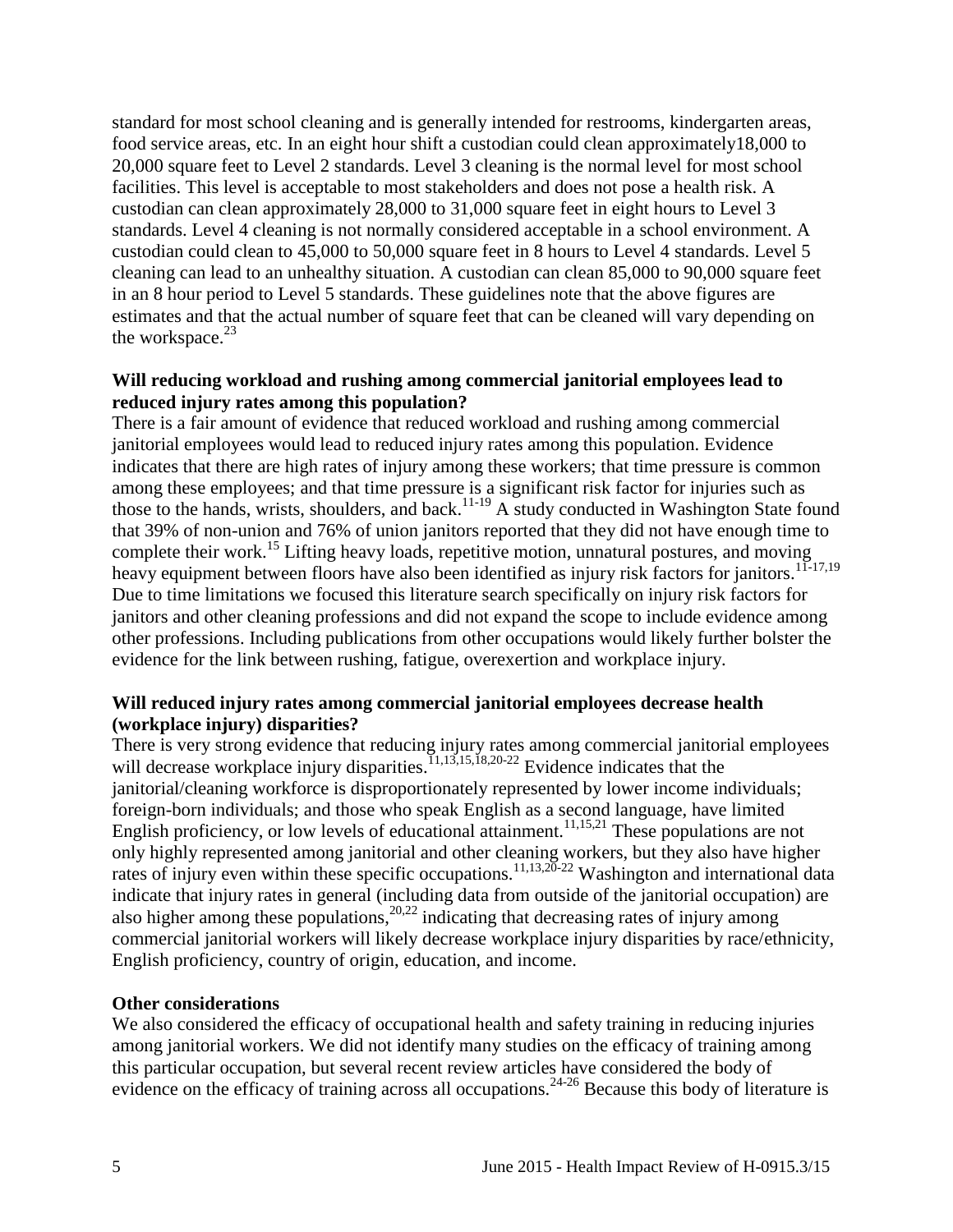not specific to commercial janitors, and authors of review articles have come to different conclusions about evidence (as a result of differing review methodologies), we have not included this research in the logic model on page 3. A systematic review conducted by Robson et al. included high quality studies published between 1996 and 2007. The authors conclude that there is strong evidence that training is effective in improving health and safety related behavior in the workplace. However, they found that that the studies on the efficacy of these trainings on decreasing injury rates were inconsistent. Robson et al. only included studies published after 1995 because a review conducted by Cohen and Colligan included literature published up to 1996.<sup>[24](#page-18-0)</sup> Cohen and Colligan found mostly positive effects of safety training on health, although they note concerns about the validly of fully attributing observed decreases in injury rate to trainings.[26](#page-18-1) A review conducted by Burke et al. included studies conducted between 1971 and 2008 and found that when hazardous event/exposure is high, highly engaging safety training was more effective than less engaging training both in increasing safety knowledge and safety performance (e.g. decreased injury rates).<sup>[25](#page-18-2)</sup> Despite the varying methodologies and conclusions, the authors of these three review articles highlight the value and emphasize the necessity of workplace safety trainings.<sup>[24-26](#page-18-0)</sup> Robson et al. recommend that workplaces continue to deliver trainings to address health and safety risks but note that it is important to consider comprehensive interventions to reduce workplace injury.<sup>[24](#page-18-0)</sup>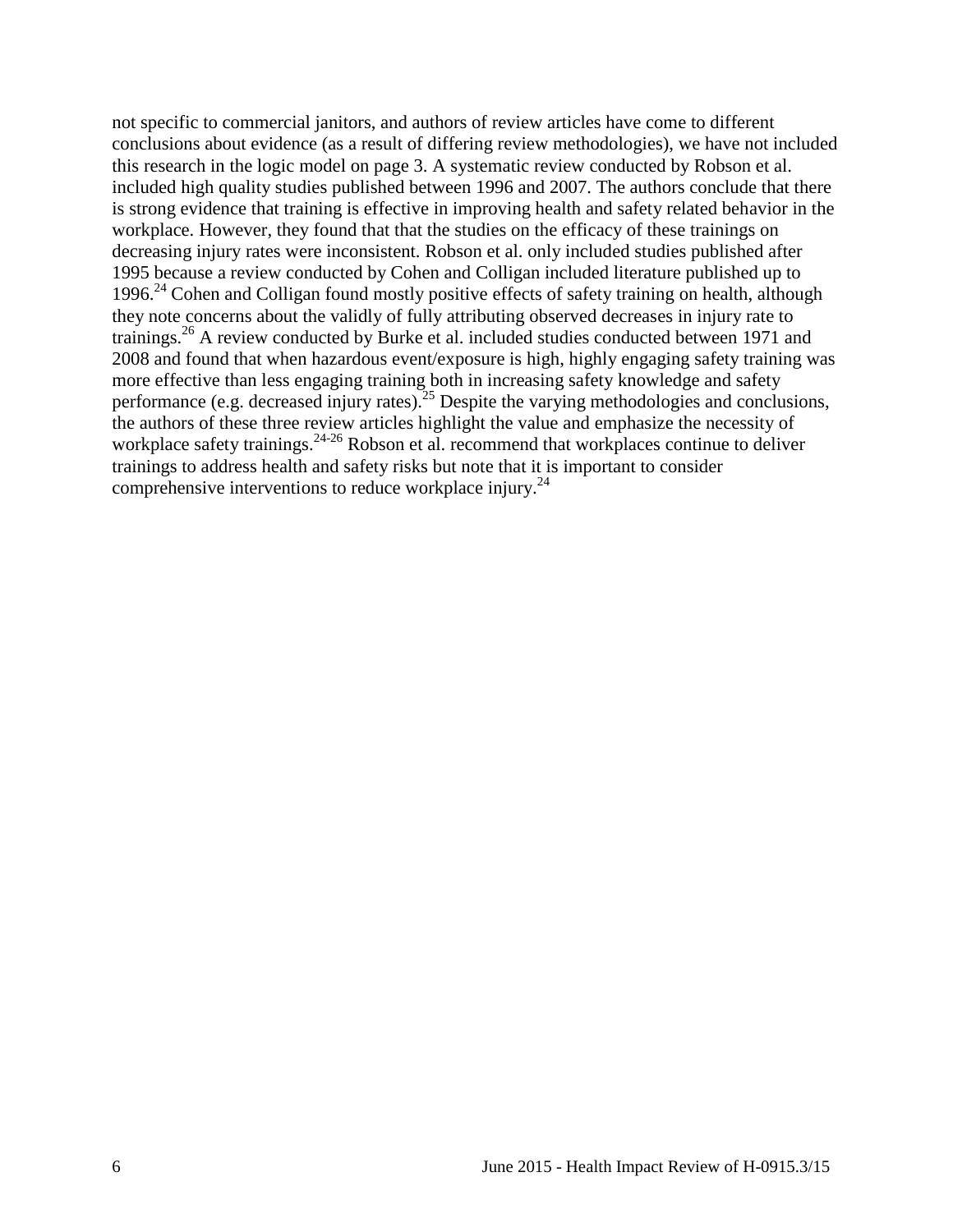## **Annotated References**

#### <span id="page-8-1"></span><span id="page-8-0"></span>**1. Dube A.** *Minimum Wages and the Distribution of Family Incomes.* **2013.**

In this working paper Dube concludes that there is "robust evidence that minimum wage increases lead to moderate increases in income at the lower tail of the family income distribution." The author analyzed 23 years (1990-2012) of data from the March Current Population Survey, controlling for division-specific time effects, state linear trends, and statespecific business cycle effects to determine the impacts of increases in minimum wages on poverty. The findings indicate that minimum wage increases lead to sizable reductions in the percent of the affected population living at less than 50% of the poverty line. In addition, Dube reviewed the current U.S. papers on minimum wages and family income distribution. Twelve studies (which included 54 reported elasticities of the poverty rate with respect to minimum wage) met the author's inclusion criteria for the review. Forty-eight of the 54 estimates of poverty rate elasticity in these studies indicate a decrease in poverty in response to minimum wage increases. One study found an increase in poverty, but this publication used unconventional methods. The author points out the limitations of the 12 studies included in this review such as limited sample length, exclusion of more recent years, omission of demographic and other covariates, and the use of questionable estimators.

#### **2. Applebaum E. MR, Eliott L., Kroeger T.** *Good for business? Connecticut's paid sick leave law.* **Center for Economic Policy Research, New York, NY;2014.**

Connecticut's paid sick leave law went into effect in January 1, 2012. In this analysis the authors conducted a stratified random sample survey of Connecticut business owners with 50 or more employees in industries covered by the paid sick leave law. Responses were weighted to be representative of the size of the establishment being surveyed. Of the 251 employers surveyed 88.5% provided at least 5 days of paid leave that could be used to cover illness to some or all of their employees. After the law took effect 93.7% of those surveyed offered paid leave for illness.

#### **3. Brenner MD. The economic impact of the Boston living wage ordinance.** *Industrial Relations.* **2005;44(1):59-83.**

In this mixed-methods study of Boston's living wage ordinance, Brenner conducted a quantitative review of employment records among city contract workers affected by the law, as well as interviews with city contractors to understand ways in which they adjusted to the policy three years after implementation of the ordinance. In 1999 Boston adopted an ordinance that required all city contractors holding a contract of at least \$100,000 (or a subcontract of at least \$25,000) and emlpoying more than 25 full time employees for private firms or 100 full time employees for non-profits pay their employees \$8.23 per hour. The author attempted to survey 140 firms holding 200 contracts that would be affected by the law. Seventy-two firms responded (51% response rate). There were no significant differences between the firms that responded and the overall population of firms affected by the law who hold city contracts, however, the overall population of firms is heavy with human services organizations, which have more low-wage workers, and may absorb costs differently due to their business model and organizational mission/values than other private enterprises. Brenner compared outcomes for firms that did and those that did not increase their wages in response to the ordinance. Twenty-three percent of all firms in the sample had to raise wages to comply with the ordinance. Over 88% of the firms immediately complied with the minimum wage law when their contracts became subject to the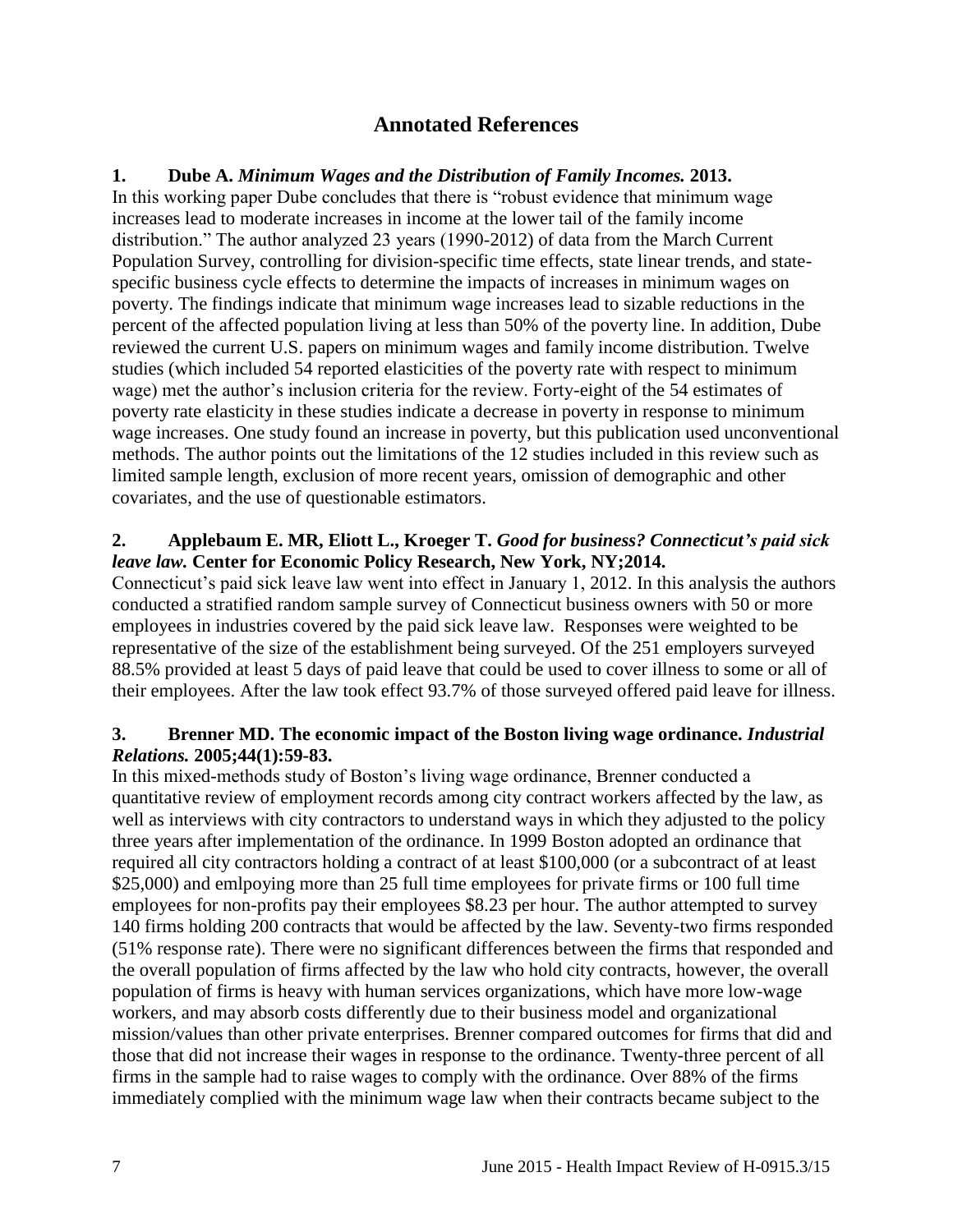ordinance. Firms directly affected by the ordinance saw the proportion of workers earning less than \$9.25 fall from nearly 25% to less than 5%.

#### **4. Drago R, Lovell V.** *San Francisco's Paid Sick Leave Ordinance: Outcomes For Employers and Employees.* **Institute for Women's Policy Research;2011.**

The Institute for Women's Policy Research conducted an evaluation of San Francisco's Paid Sick Leave Ordinance. The authors conducted telephone surveys with 1,194 employees (response rate not noted) in San Francisco in January and February of 2010, about 3 years after implementation of the ordinance. They also interviewed 727 employers in July through December of 2009 (response rate 19%). Over half of surveyed employees reported benefiting from the Ordinance (i.e. employer became supportive of paid sick days, they received more paid sick days, or they were better able to care for themselves or their families). Nearly 35% of employees who had direct contact with customers reported that their employers were more supportive of workers using paid sick days as a result of the ordinance. Black, Latino, and lowwage workers were most likely to report benefiting from the ordinance but were also the most likely to report employer non-compliance. About one-sixth of employers were not in compliance with the law at the time of the employer surveys. One-third of surveyed employers indicated that they had made some change to their sick leave policy (i.e. implemented a policy, increased the number of days available, expanded coverage to more of their workforce).

#### **5. Dube A, Naidu S, Reich M. Can a citywide minimum wage be an effective policy tool? Evidence from San Francisco.** *Institute of Industrial Relations Working Paper Series: University of California, Berkely.* **2005.**

Dube et al. analyzed the economic impacts of San Francisco's 2003 citywide minimum wage policy which increased the minimum wage from \$6.75 to \$8.50 per hour (an increase of 26%) and adjusted annually for the cost of living. The authors surveyed restaurants (the industry with the greatest proportion and absolute number of minimum wage workers in the city) immediately prior to implementation of the policy (response rate 38%; n=354) and interviewed the same restaurants again nine months later (n=301). They authors highlight that the surveys were done by telephone but do not indicate who answered the survey questions (e.g. business owner, manager, or other employee). They also interviewed restaurants that were not impacted by the policy change either because their small size exempted them from coverage during the first year of the policy or because they already paid above the new minimum wage to serve as a control group. They authors also interviewed restaurants in other nearby cities (i.e. Oakland and Berkeley) that also served as controls. These control cities were similar to San Francisco in restaurant establishment and employment prior to implementation of San Francisco's minimum wage policy. The authors found that there was a substantial increase in pay for the treatment group between the pre- and post-survey and relatively stable wage distribution for the control group. Prior to the policy implementation 52% of the surveyed restaurant employees in San Francisco made less than \$8.50 per hour; this declined to 4% at the follow-up interviews. In the control group this percent remained relatively stable, going from 46% to 42%.

#### **6. Fairris D. The impact of living wages on employers: A control group analysis of the Los Angeles ordinance.** *Industrial Relations.* **2005;44(1):84-105.**

Fairris evaluated the impact of the 1997 Los Angeles Living Wage Ordinance on employers. An estimated 6,500 workers and 375 firms were directly affected by the living wage component of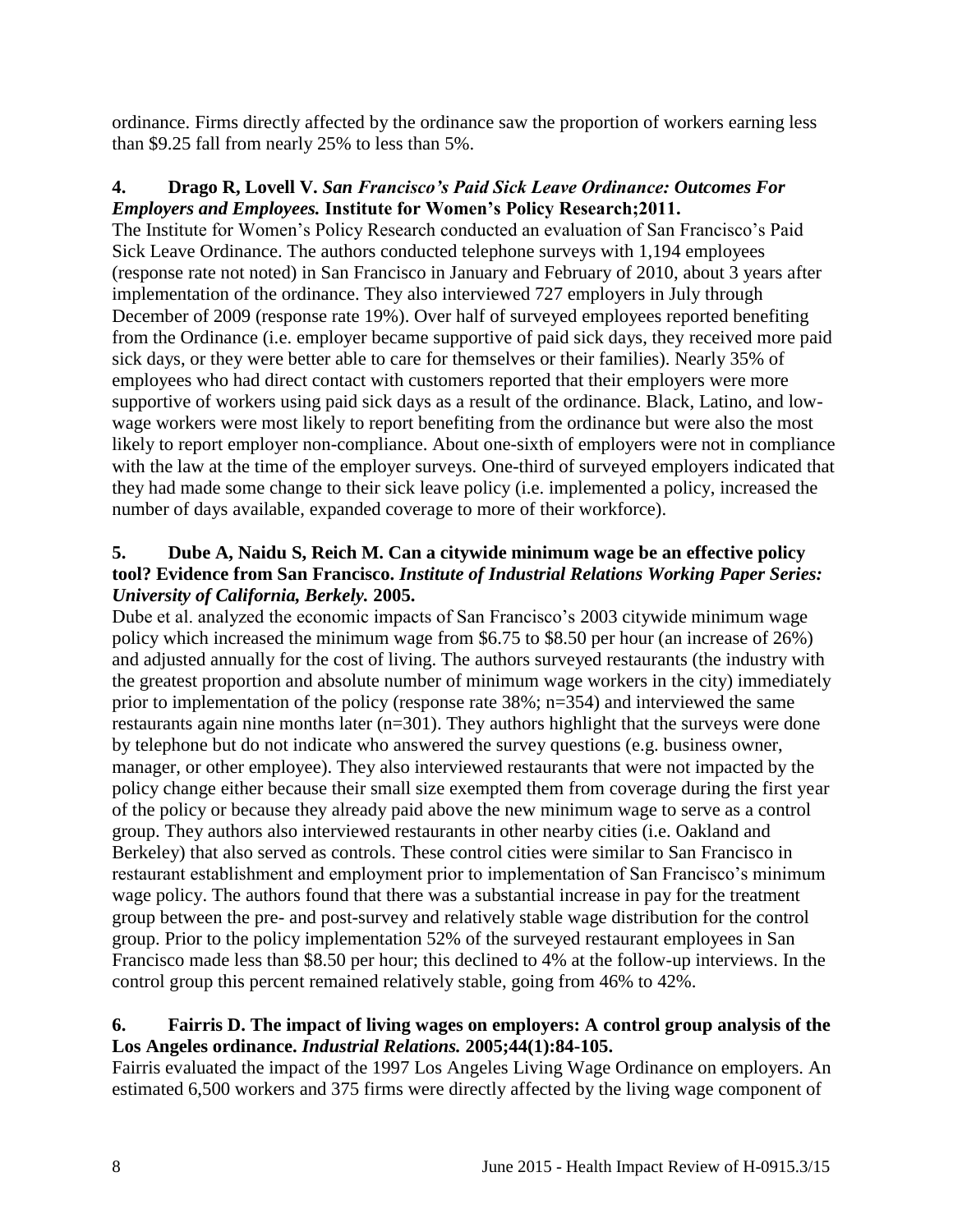the ordinance. The author analyzed interview data from 48 structured, in-person interviews with employers collected by the Survey or Los Angeles Living Wage Employers (response rate 68%). Fairris also analyzed data from the Survey of Diversity in Human Resource Practices, which were surveys of employers that were not subject to the living wage ordinance and therefore served as a control group (response rate 23%; n=184). Both survey groups were asked about conditions when the surveys were conducted (2001-2002) and those prior to the living wage ordinance. The author found that living wage establishments had a significantly higher increase in starting wages for low-wage occupations than nonliving wage businesses with a difference of \$1.66 per hour. When living wage employers were asked what starting wages they would offer in the absence of the living wage ordinance their mean answers were not significantly different than the mean starting wages actually observed in the control group.

#### **7. Livingston S, Wylie S, et al.** *A Health Impact Assessment of Paid Sick Leave in Vermont.* **Vermont Department of Public Health;2015.**

The Vermont Department of Public Health and stakeholders conducted a Health Impact Assessment (HIA) to analyze the likely health effects of a statewide paid sick leave policy. Engaged stakeholders included a diverse group including businesses, service providers, schools, physicians, and child care providers. The authors found that this leave policy would increase access to paid leave particularly among low wage workers, part-time workers, and those employed by small businesses. The authors cite evidence from three evaluations of paid sick leave policies (Seattle, San Francisco, and Connecticut). The 2009 evaluation of San Francisco's policy found that the proportion of employers with sick leave policies increased from 73% to 91% following the ordinance. The evaluation authors estimated that only 9% of employers were not in compliance. The HIA authors note that these three evaluations found that access to paid sick leave was expanded.

#### **8. Romich J, Bignell W, Brazg T, Johnson C, Morton J, Song C.** *Implementation and Early Outcomes of the City Of Seattle Paid Sick And Safe Time Ordinance: Final Report.*

**University of Washington. Prepared for: City of Seattle--Office of City Auditor;2014.** Romich et al. evaluated the City of Seattle Paid Sick and Safe Time Ordinance which passed in September 2011 and became effective on September 1, 2012. The authors 1) conducted two surveys of over 300 randomly sampled employers who were subject to the ordinance, 2) conducted over 80 interviews with employers and workers (recruited through random, snowball, and convenience sampling) and, 3) analyzed confidential employment data from the State of Washington Employment Security Department. The employer surveys were conducted July through October 2012 (baseline, response rate 63%) and September through November 2013 (follow-up, response rate 79%). They found that one year after implementation of the ordinance 83% of surveyed employers were aware of the ordinance by the end of the first year (a rate that had increased since implementation). The authors indicate that the ordinance applied to about 11,000 employers when it took effect. There was an increase in the number of employers offering leave at one-year post implementation with the greatest increase in the percent of employers offering paid leave among the Food and Accommodation sector which saw an increase from 14% to 75% of employers. Thirty-four percent of employers reported that they had expanded their policies to include safe leave and employers who implemented new leave policies may also have included safe time. Ninety-six percent of employers with full time workers offered leave to these workers, 62% of those with part-time workers offered leave to those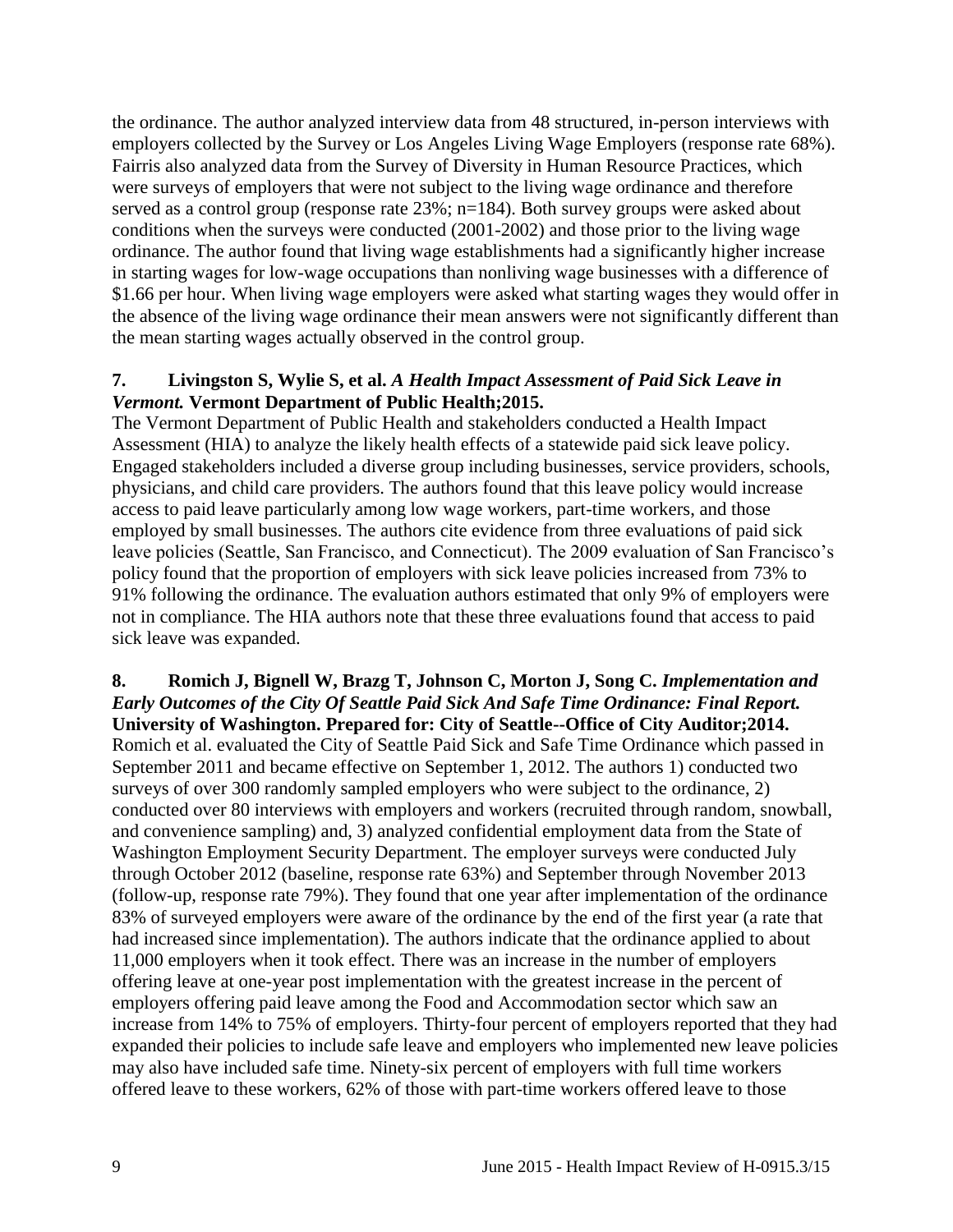workers, and 26% of workers with seasonal or temporary workers offered leave to these employees. Seventy-six percent of employers provided sufficient paid leave to full-time employees, with large employers being the least likely to offer adequate leave. Employers of seasonal and temporary workers only have to provide sick and safe leave for workers after they have worked for 180 days, so many of these workers may not qualify for leave under the ordinance. Thirty-nine percent of surveyed employers reported that they did not cover part- and full-time workers or were not providing the minimum required leave hours for full-time workers. The authors learned from interviews with 33 Seattle workers that 15 of these workers were unaware of the ordinance before being interviewed. Nineteen of these workers had not received paid leave prior to the ordinance, 12 of whom reported that they still did not have access to leave after the ordinance was implemented. Ten of the 16 workers interviewed in Wave 2 (12 months after implementation) reported that they still did not have access to paid leave.

#### **9. Waldfogel J. Family and medical leave: Evidence from the 2000 surveys.** *Monthly Labor Review.* **2001;124(9).**

Waldfogel cites two past surveys (conducted in 1995), two years after enactment of the Family and Medical Leave Act (FMLA) which found that the Act led to increased FMLA benefits for employees. Two-thirds of covered establishments reported changing their leave policies to comply with the law and covered businesses were more likely than their counterparts to offer FMLA. These surveys did show that 41.9% of employees had not heard of the law. The author notes that several other studies of FMLA have found that family leave coverage increased following passage of the Act. Waldfogel analyzed 2000 Survey of Employees data (n=2,558 employees) and 2000 Survey of Establishments data (n=1,839 private businesses) to determine impacts of the Act seven years after implementation. The surveys showed that while only 33.5% of businesses not covered by the law offered FMLA benefits, 83.7% of those covered by the law did. The author found that while awareness of the law had increased since 1995 not all employees were aware of the law or if they are covered in 2000.

#### <span id="page-11-0"></span>**10. Safe Work Australia.** *The Effectiveness of Work Health and Safety Interventions By Regulators: A Literature Review.* **2013.**

In 2013 Safe Work Australia published a review of the literature on occupational health and safety regulations. This report includes a number of components including a summary of studies evaluating the impacts of regulations (page 14). The authors identified 11 studies on this topic, two of which were conducted on Washington State health and safety regulations. Five of these studies measured the impacts of regulations on measures such as injury or fatality rates. Each of these five studies found that the regulations were associated with decreased rates of injury, fatality, falls, or exposure to hazards. While most of these studies did not fully explore the mechanisms for these reductions, several studies accounted for potential confounding factors in order to isolate compliance with the regulation as at least one likely contributor to these reductions. Two of these studies did explore rates of compliance. An evaluation of Washington's 2000 ergonomics rule found that companies required to comply earlier with the rule were more likely than those with more time to comply to report that they were taking actions required by the rule. This evaluation also found that after enactment of the regulation a higher percentage of companies reported that they were taking specific safety-promoting actions as a result of recommendations from the Division of Occupational Health and Safety. Another study found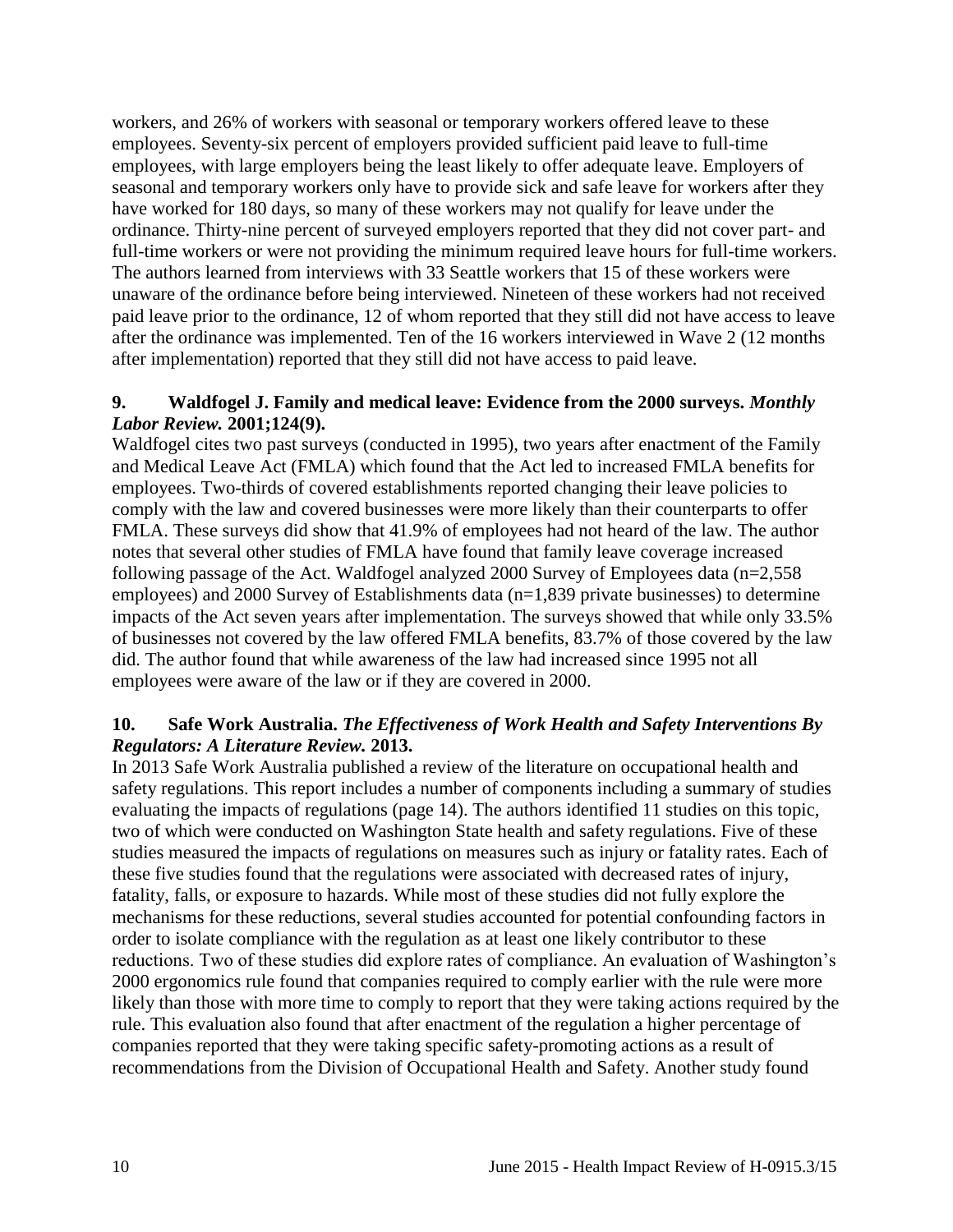that compliance with a biological agents regulation in the UK was high in some settings and quite low in other settings.

<span id="page-12-0"></span>**11. Burgel BJ, White MC, Gillen M, Krause N. Psychosocial work factors and shoulder pain in hotel room cleaners.** *American Journal of Industrial Medicine.* **2010;53(7):743-756.** Burgel et al. used data from the 2002 Hotel Room Cleaner Study conducted at five unionized casino hotels in Las Vegas. The original study had a response rate of 74% (n=941)—and for this analysis Burgel at al. used data from 493 participants who had complete data for 21 variables of interest. Data was collected using a survey tool provided in English, Spanish, or Serbo-Croatian. Pain was measured through self-report and past and current physical job demands were measured using a physical workload index, a work intensification index, an ergonomic index, and questions about hours worked, beds made, etc. Fifty-six percent of respondents reported severe or very severe shoulder pain. There were significant differences in reported pain by race/ethnicity with Latino and Native American, and "other" respondents the most likely to report severe or very severe pain. Individuals born outside of the US and those with lower levels of educational attainment were also significantly more likely to report this level of pain than those born in the US. Eighty-five percent of respondents were born outside of the US. A higher score on the physical workload index (more physical work demands) or on the physical workload intensification compared to five years ago were both significantly associated with higher rates of severe or very severe pain. They also found that those with shoulder pain reported lower supervisor and social support. The original study was partially funded by two unions. This study was conducted with hotel cleaners and may not be fully generalizable to commercial janitors.

#### **12. Chang JH, Wu JD, Liu CY, Hsu DJ. Prevalence of musculoskeletal disorders and ergonomic assessments of cleaners.** *American Journal of Industrial Medicine.*  **2012;55(7):593-604.**

Chang et al. analyzed data from cleaners working in public buildings in Taiwan. The authors randomly selected 25% (200) of the employees of three large cleaner-staffing contractors (response rate 90%). Trained interviewers conducted in-person interviews with participants between 2008 and 2009 using a combination of the Nordic Musculoskeletal Questionnaire. They also collected biometric measurements from participants while performing cleaning tasks. The authors conducted univariate logistic regression and then included each significant risk factor in their multivariate logistic regression analysis. The researchers found that experiencing time pressure was a significant risk factor for musculoskeletal pain in the hand/wrist (OR 2.76), shoulder (2.24), and lower back (2.21). There was not a significant association between musculoskeletal pain and education level, exercise, or body mass index.

#### <span id="page-12-1"></span>**13. Fernandes R, Pataro SMS. Heavy physical work and low back pain: The reality in urban cleaning.** *Revista Brasileira de Epidemiologia.* **2014;17(1):17-30.**

Fernandes and Pataro conducted a cross-section census of 657 urban cleaning workers in Salvador, Bahia, Brazil who provided services to the city. Six hundred twenty-four of the workers participated in the study, leading to a 95% response rate. All of the respondents were male, 367 were waste collectors, 118 were drivers, 84 were cleaning agents, and 55 were maintenance workers. Participants filled out a questionnaire including items on behaviors, sociodemographic factors, and physical demands at work. The survey included an adapted version of the Nordic Musculoskeletal Questionnaire to identify pain or discomfort in the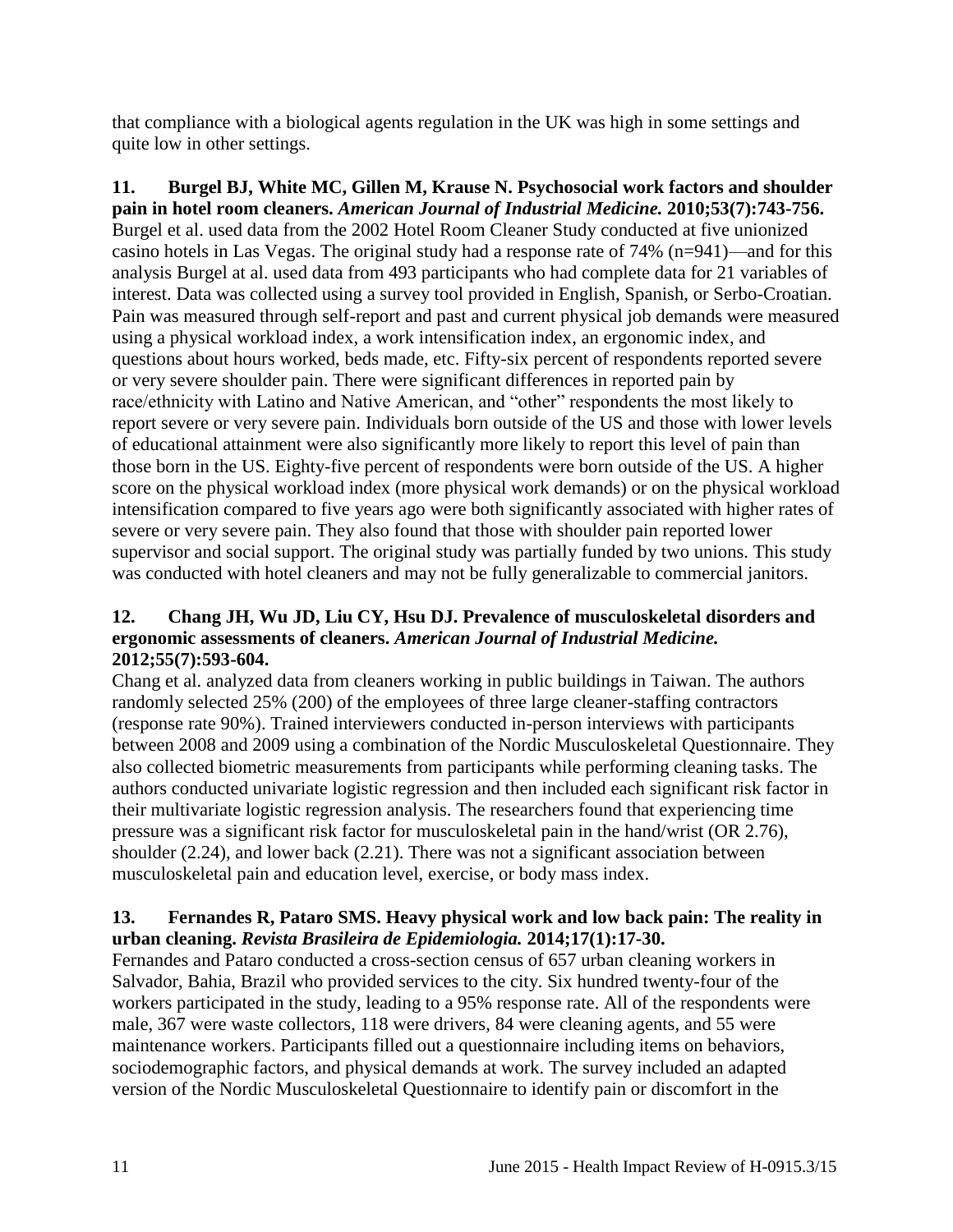previous 12 months and the Job Content Questionnaire to identify psychosocial demands. Over 77% of the respondents reported pain or discomfort in the past 12 months and nearly 63% reported pain at a level and/or frequency high enough to be classified as a Musculoskeletal Disorder (MSD). Over 85% of respondents reported working overtime. The researchers indicate that this is likely because they were not able to finish all required tasks in an eight hour shift. Using multivariate logistic regression the authors found that frequent exposure to trunk flexion and rotation, longer working hours, higher psychosocial demand (i.e. low control, lack of social support, work dissatisfaction), and lower educational attainment were associated with higher rates of lower back pain. Dynamic work (walking or running) was protective against lower back pain. Because this sample only included 84 cleaning agents, the results may not be fully generalizable to commercial janitors.

## 14. **Kumar R, Kumar, S. Musculoskeletal risk factors in cleaning occupation—a**

**literature review.** *International Journal of Industrial Ergonomics.* **2008;38(2):158-170.** Kumar and Kumar conducted a review of the literature on cleaning occupations and workplace injury and health published between 1979 and 2005. The authors indicate that 2004/2005 data from the United States Department of Labor show that the median earnings of building cleaners in the United States is approximately half that for all other occupations. Kumar and Kumar indicate that the literature is in general agreement that the greater the physical demand the greater the probability of musculoskeletal injury. They cite evidence that repetitive motion, unnatural and static postures, other physical exposures, and psychosocial exposures increase the risks of musculoskeletal injuries. They also cite four studies which have found that cleaners report overexertion and excessive work rates and that time pressure, workload, and lack of control over rest/work are psychosocial risk factors. They summarize the literature and indicate that cleaners often do not have enough time to recover between tasks leading to a higher risk of injury and they cite five studies indicating that monotony and work intensity are key problem areas for cleaners. The authors provide a number of recommendations to improve health for cleaning staff and decrease costs for employers including giving employees greater control of their work assignments, work pace, and tools/machines.

#### <span id="page-13-0"></span>**15. Seixas N, Dominguez C, Stover B, Simcox N.** *Janitors Workload and Health and Safety Study.* **University of Washington Department of Environmental and Occupational Health Sciences;2014. 1351-0711.**

Seixas et al. worked with a group of key informants who were unionized and non-unionized janitors in Washington State who helped design a cross-sectional study and conduct interviews in English, Spanish, and Vietnamese. The authors compared the exposures and injury outcomes between unionized (n=276) and non-unionized janitors (n=78) and also compared these experiences with those of union security officers (76). They cite evidence from Washington's 2007-2011 workers' compensation claims indicating that overexertion was the top claim for janitors and cleaners. This article indicates that janitors and cleaners had the 16th highest injury rate for all occupations in the US in 2010. Participants provided information on health, pain, and injuries for the present, the past year, and two years prior. About 76% of the non-union janitors and 84% of the union janitors had a high school education or less. Sixty-nine percent of nonunion and 59% of union janitors indicated that they were not at all or only somewhat comfortable speaking English. Eighteen percent of union janitors and only one non-union janitor reported being born in the United States. Fifty-eight percent of union janitors and 32% of non-union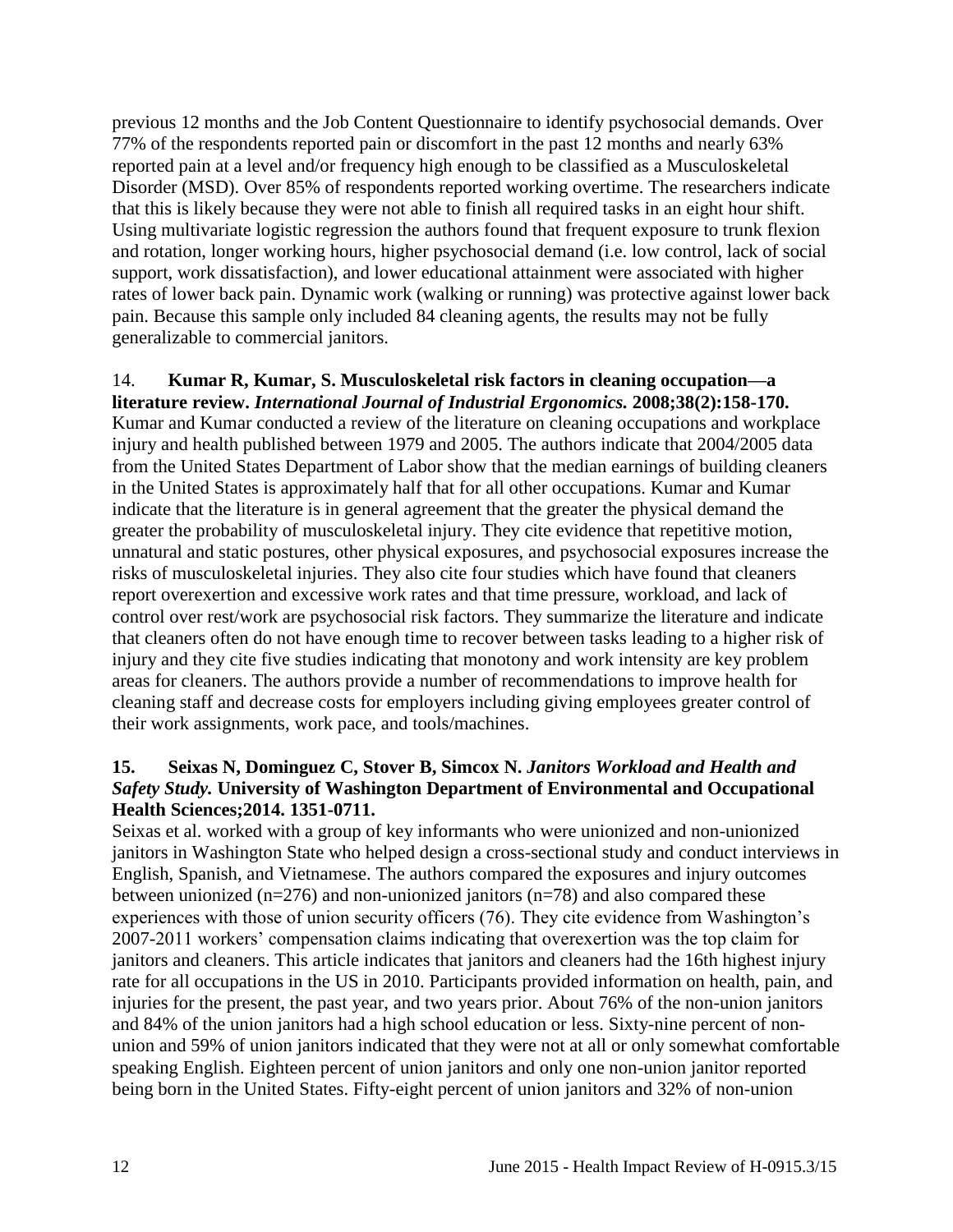janitors reported skipping their breaks at least weekly. Non-union janitors reported the highest work intensity, but union janitors reported the greatest increase in work intensity over the past three years (an increase of 8.6% for union janitors and 2.3% for non-union janitors). Security officers reported a decrease in work intensity over the past three years. Union janitors reported increasing injury rates in the past three years while non-union janitors reported decreasing injury rates, and security officers reported fairly stable injury rates (significance not reported). Over 33% of non-union and 36% of union janitors reported lifting 50 pounds at least once per day and about 15% of non-union and 20% of union janitors reported carrying loads over 30 pounds at least seven feet or more. Thirty-nine percent of non-union and 76% of union janitors reported that they did not have enough time to complete their work. Seventy-four percent of non-union and 93% of union janitors reported that their job required very fast work. The authors found a statistically significant increase in poor/fair general health; back, leg, and arm pain; and work stress with increasing work intensity. This study was partially funded by SEIU Local 6.

#### **16. Unge J, Ohlsson K, Nordander C, Hansson G-Å, Skerfving S, Balogh I. Differences in physical workload, psychosocial factors and musculoskeletal disorders between two groups of female hospital cleaners with two diverse organizational models.** *International Archives of Occupational and Environmental Health.* **2007;81(2):209-220.**

Unge et al. cite two studies which found that downsizing and/or lean production among cleaning staff is associated with decreased musculoskeletal health. The authors aim was to analyze physical workload, psychological factors, musculoskeletal disorders, and work organizational factors among female cleaners in to two county hospitals in Sweden. One hospital used a tradition organization (TO: large groups of cleaners, limited authority, worked individually, cleaning-only tasks, and little feedback) and the other used an extended organization (EO: small groups of cleaners, group-based agreement, group-cleaning, cleaning work plus other tasks, and frequent and group-based feedback ). The study included 135 TO participants (89% response rate) and 111 EO participants (95% response rate). The TO participants were more likely than the EO participants to be immigrants. Physical workload and exertion as well as psychosocial factors (e.g. decision latitude and social support) were assessed through survey questions. Musculoskeletal disorders and levels of stress were assessed through interviews. Physicians and a physiotherapist conducted physical examinations. Forty-six subjects were randomly selected to be observed while working by expert observers. Steps were measured with a pedometer, positions were measured with a tilt sensor, heart rate was recorded with a heart rate monitor, and muscular load was recorded by electromyography. Being a part of the EO group was associated with lower physical workload (e.g. lower heart rate ratio, wrist movement, etc.), lower selfassessed physical workload, and higher decision latitude, lower work demand, and lower complaints and diagnosis in the neck/shoulders than being a part of the TO group.

#### **17. Village J, Koehoorn M, Hossain S, Ostry A. Quantifying tasks, ergonomic exposures and injury rates among school custodial workers.** *Ergonomics.* **2009;52(6):723-734.**

Village et al. analyzed injuries reported among 581 custodial workers in one large school district in British Columbia, Canada. The authors first conducted focus groups with 22 custodial workers (42% response rate) to inform the larger study. Trained ergonomists observed 25 participants working and created a job exposure matrix. The study cohort included all custodial workers employed by the district between January 2003 and December 2006. Work-related injury data was gathered from injuries filed by participants. The authors found that the rate of injury was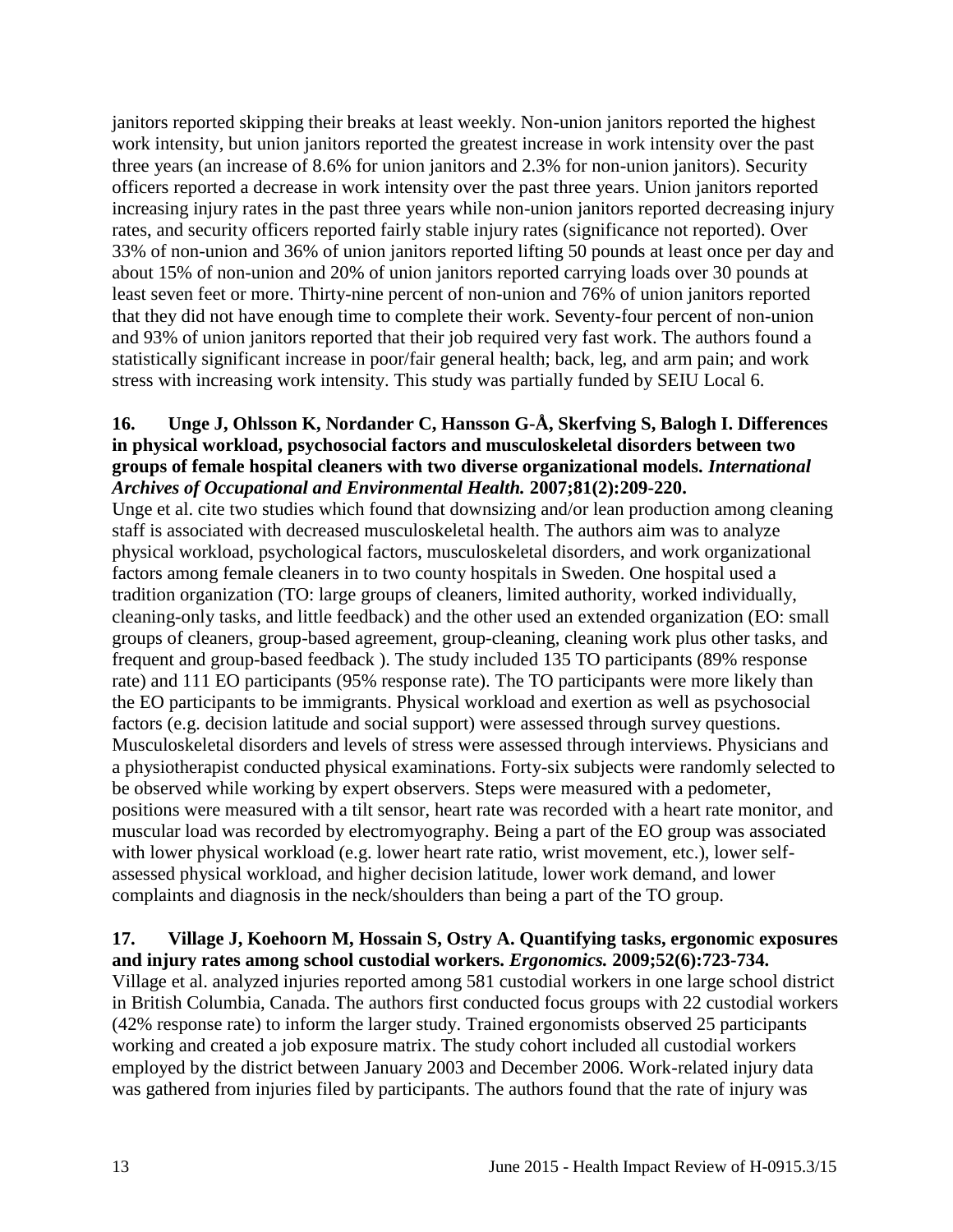over four times higher for custodial workers than all other district occupations combined. They found that summer work was marked with different work associated with more injury risk factors (e.g. more bending and more lifting) but that the injury rate during the ten month school year was actually higher than the injury rate during the summer months. The authors were not able to explain this with data but speculated that it may be a result of more collaborative work, better coworker and supervisor support, more discretion, and less time pressure present during the summer.

#### <span id="page-15-0"></span>**18. Washington State Department of Labor and Industries.** *Janitorial Workload, Health, and Safety: Report to Representatives Chris Reykdal and Mike Sells.* **2014.**

Washington State workers' compensation data from 2003-2012 indicate that janitorial services have higher accepted claims than the accommodation/food services and security guard sectors and higher than the National Occupation Research Agenda Services Sector as a whole. The service sector, which includes janitors, has consistently fallen in the top 10 on the Department of Labor and Industries prevention index since 2003, which indicates that this sector has a relatively high number of claims. The most frequent types of injury covered by Washington's workers' compensation fund are musculoskeletal injuries to the neck, back, and arms (accounting for 31% of claims). This trend exists among janitors as well. Janitors have a higher percentage of claims related to falls from the same level and lower rates of claims from being struck by or against an object compared to other occupations. The majority of compensable claims among janitors were filed by women (53%) despite the fact that only one-third of janitorial workers nationwide are women. If Washington demographic data is reflective of the nationwide data than this indicates that in Washington female janitors have about twice the rate of compensable injuries as male janitors. However a Washington study conducted by Seixas et al. found that 53% of study participants were female. Almost one-third of janitors who filed worker's compensation claims requested material in a language other than English, the majority of whom requested materials in Spanish. This is higher than the rate for the entire service sector (5.7%) and for the accommodation and food services sector (16.8%). A supplemental PowerPoint presentation provided to members of the workgroup who developed this report indicates that workers' compensation data show that falling down stairs ("slippery and/or while carrying objects") was one of the most common activities resulting in a falls from elevation.

#### <span id="page-15-1"></span>**19. Woods V, Buckle P. Musculoskeletal ill health amongst cleaners and recommendations for work organisational change.** *International Journal of Industrial Ergonomics.* **2006;36(1):61-72.**

Woods and Buckle cite three studies indicating that organizational and psychosocial risk factors for poor musculoskeletal health in cleaning work include lack of control over work and breaks, high workload, and time pressures. The authors sent a questionnaire to a random sample of cleaners from the trade union computerized national membership database who worked in hospitals, schools, and local government offices in the United Kingdom and an additional 2,500 surveys to cleaners at health and government workplaces also represented by unions (overall response rate 31%, n=1,216). According to the trade union database the sample was representative of the workforce in terms of job type and employment sector. The authors also conducted in-person workplace assessments/observations of 67 cleaners. During these observations the cleaners rated their perceived level of exertion. Thirty-eight of these employees agreed to be interviewed as well. The authors also conducted focus groups with six supervisors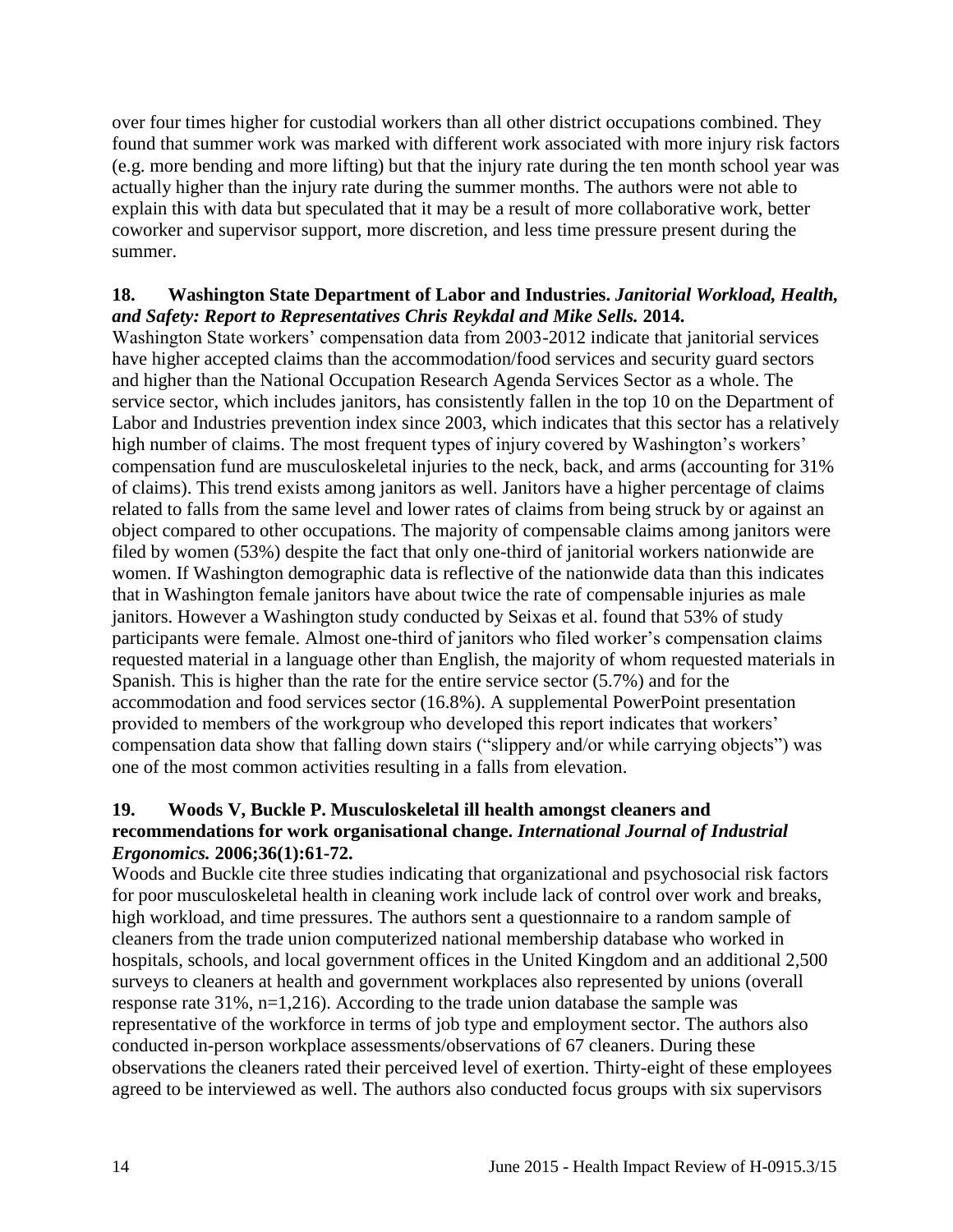and 15 equipment designers, manufacturers, and suppliers to determine the practicality of their recommendations to improve health among cleaners. Seventy-four percent of the survey participants reported experiencing muscle pain, aches, and discomfort in the past year and 23% had missed work as a result. Employees who frequently did tasks which included lifting or moving loads (e.g. lifting equipment, carrying heavy loads, moving furniture) were significantly more likely to report pain and discomfort than those who did not conduct this work or only conducted this work sometimes. For example, those who frequently carried loads had 4.1 higher odds of reporting pain than those who did not do this task (95% CI 2.8-6.1). The primary concerns reported by participants, observed by researchers, and reported by supervisors was lifting and carrying (e.g. buffing machines weighing about 75 pounds, vacuums weighing about 15 pounds). They indicated that moving machines into elevators and over thresholds presented manual handling problems. Cleaners reported inadequate supplies of equipment which required them to move equipment between floors. Seventy-six percent of respondents reported that they always or sometimes did not have enough time to complete their work, and a majority reported having to work fast or intensively to complete their work. Those who frequently had trouble keeping up with their workload had 5.8 times higher odds of reporting pain and discomfort (95% CI 3.0-11.0) than those who did not. The authors did not find an association between control over work/breaks and reported pain. This study was partially funded by UNISON, a trade union in the UK.

#### <span id="page-16-0"></span>**20. Piha K, Laaksonen M, Martikainen P, Rahkonen O, Lahelma E. Socio-economic and occupational determinants of work injury absence.** *European Journal of Public Health.*  **2013;23(4):693-698.**

Piha et al. analyzed data from the Helsinki Health Study conducted in Finland with 40,000 municipal employees. The authors included data from full-time, permanent employees (16,471 women and 5,033 men). The mean follow-up time was 3.0 years. They found that high education, occupational class (e.g. managers versus cleaning workers), and income were associated with lower medically confirmed work injury leading to four or more days of absence from work. For example, among women, manual workers (such as cleaning workers) had 4.35 times higher relative risk (95% CI 4.22-4.49) compared to managers and professionals and the lowest income group had 1.84 times higher relative risk (95% CI 1.75-1.94) compared to the highest income group. Among men, youth mentors, firemen, and janitors had the highest rates of injury-related work absences. This study included cleaning occupations but also other occupations and therefore may not be fully generalizable.

#### <span id="page-16-1"></span>**21. Premji S, Krause N. Disparities by ethnicity, language, and immigrant status in occupational health experiences among Las Vegas hotel room cleaners.** *American Journal of Industrial Medicine.* **2010;53(10):960-975.**

Premji and Krause used a participatory research approach and involved room cleaners in all aspect of the study of unionized hotel room cleaners in Las Vegas, Nevada. The authors conducted eight focus groups to inform the survey tool. The authors included five unionized hotels in the study and conducted surveys with 941 employees (74% response rate) between March and April of 2002. Pain or discomfort, missed days of work, and other variables were collected through survey self-report. Ninety-nine percent of participants were women, 76% were Hispanic, 89% spoke English as a second language (ESL), 85% were immigrants, and 88% had a high school education or less. Seventy-eight percent of room cleaners reported work-related pain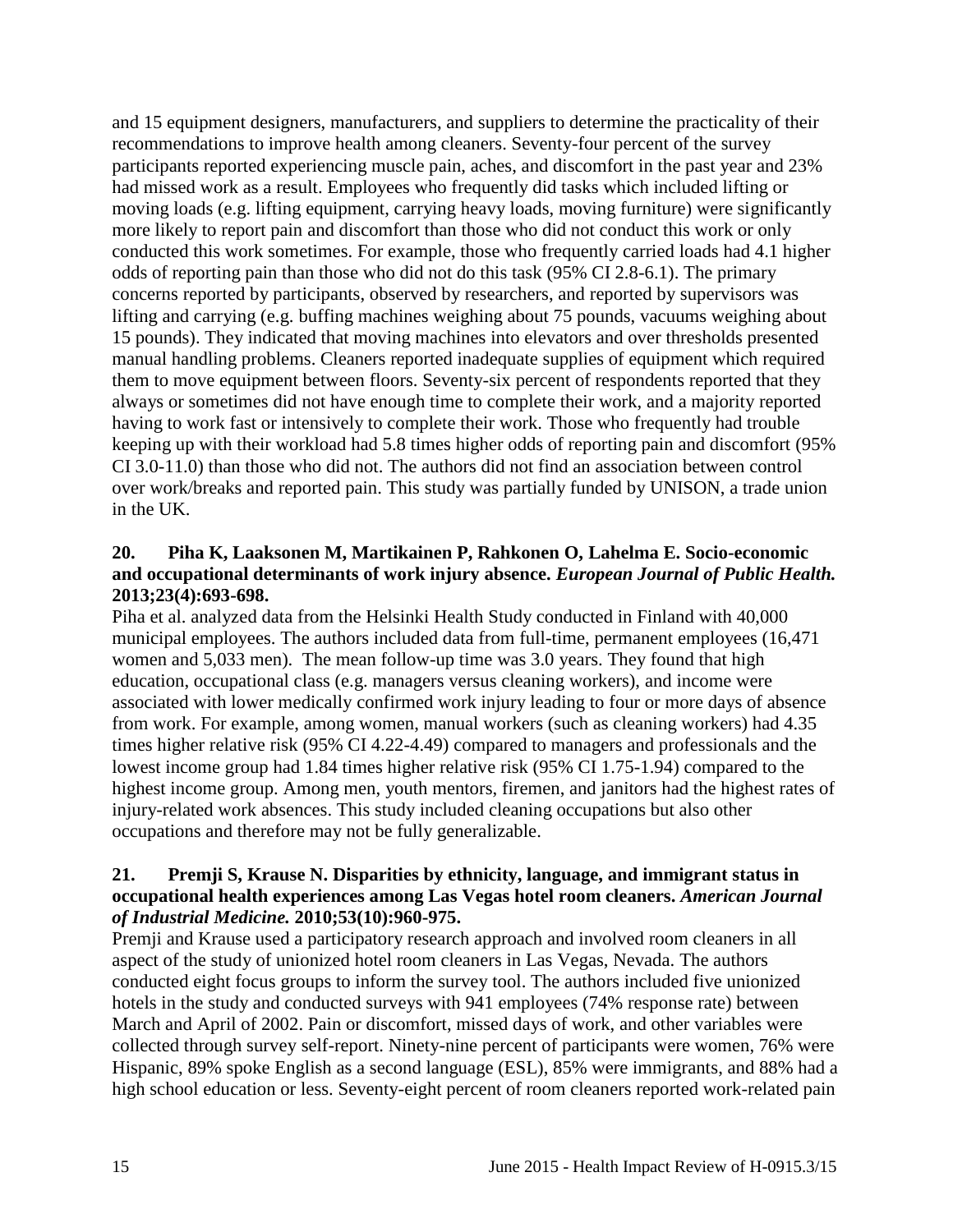in the previous 12 months. In this same time 32% of participants reported their pain to management and 24% filed a workers' compensation claim. Hispanic and ESL participants were more likely to report work-related pain in their past year than their counterparts. There was no difference between immigrants and non-immigrants in work-related pain. However Hispanic, immigrant, and ESL workers were more likely than their counterparts to report missing work in the past year as a result of work-related pain. Non-Hispanic and non-immigrant employees as well as those who spoke English as a first language were 50% more likely than their counterparts to have their workers' compensation claims accepted. This study was partially funded by the Culinary Workers Union Local 226 in Las Vegas.

#### <span id="page-17-1"></span>**22. Sears JM, Bowman SM, Silverstein BA. Trends in the disproportionate burden of work-related traumatic injuries sustained by Latinos.** *Journal of Occupational and Environmental Medicine / American College of Occupational and Environmental Medicine.*  **Oct 2012;54(10):1239-1245.**

Sears et al. indicate that many studies have found a disproportionate rate of occupational injuries among Latino workers both as a result of Latinos working in more risky occupations and having higher rates of injury even within specific occupations (nine studies cited). The authors cite data from Washington State indicating that the percentage of nonfatal occupation injuries resulting in days away from work increased among Latino workers between 1997 and 2004 and that occupational fatalities among Latinos have increased more steeply in Washington than in the country as a whole. The authors used Washington State Trauma Registry data from 1998 to 2008 to analyze the changes in the odds that a work-related traumatic injury was sustained by a Latino worker. After controlling for potential confounding factors they found a 5% mean annual increase in the odds that a work-related traumatic injury was sustained by a Latino. This was a significant increase.

#### <span id="page-17-0"></span>**23. U.S. Department of Education, National Center for Education Statistics, National Forum on Education Statistics.** *Planning Guide for Maintaining School Facilities.* **NCES 2003-347, prepared by T. Szuba, R. Young, and the School Facilities Maintenance Task Force. Washington, DC. 2003.**

This guidance indicates that there are no nationwide standards of cleanliness but that a five-tiered system is emerging to help guide decision-making. Level 1 cleaning results in a spotless building such as what would be found in a hospital setting. A custodian with proper supplies can clean 10,000 to 11,000 square feet to Level 1 in an eight hour period. Level 2 is the uppermost standard for most school cleaning and is generally intended for restrooms, kindergarten areas, food service areas, etc. In an eight hour shift a custodian could clean approximately18,000 to 20,000 square feet to Level 2 standards. Level 3 cleaning is the normal level for most school facilities. This level is acceptable to most stakeholders and does not pose a health risk. A custodian can clean approximately 28,000 to 31,000 square feet in eight hours to Level 3 standards. Level 4 cleaning is not normally considered acceptable in a school environment. A custodian could clean to 45,000 to 50,000 square feet in 8 hours to Level 4 standards. Level 5 cleaning can lead to an unhealthy situation. A custodian can clean 85,000 to 90,000 square feet in an 8 hour period to Level 5 standards. These guidelines note that the above figures are estimates and that the actual number of square feet that can be cleaned will vary depending on the workspace.